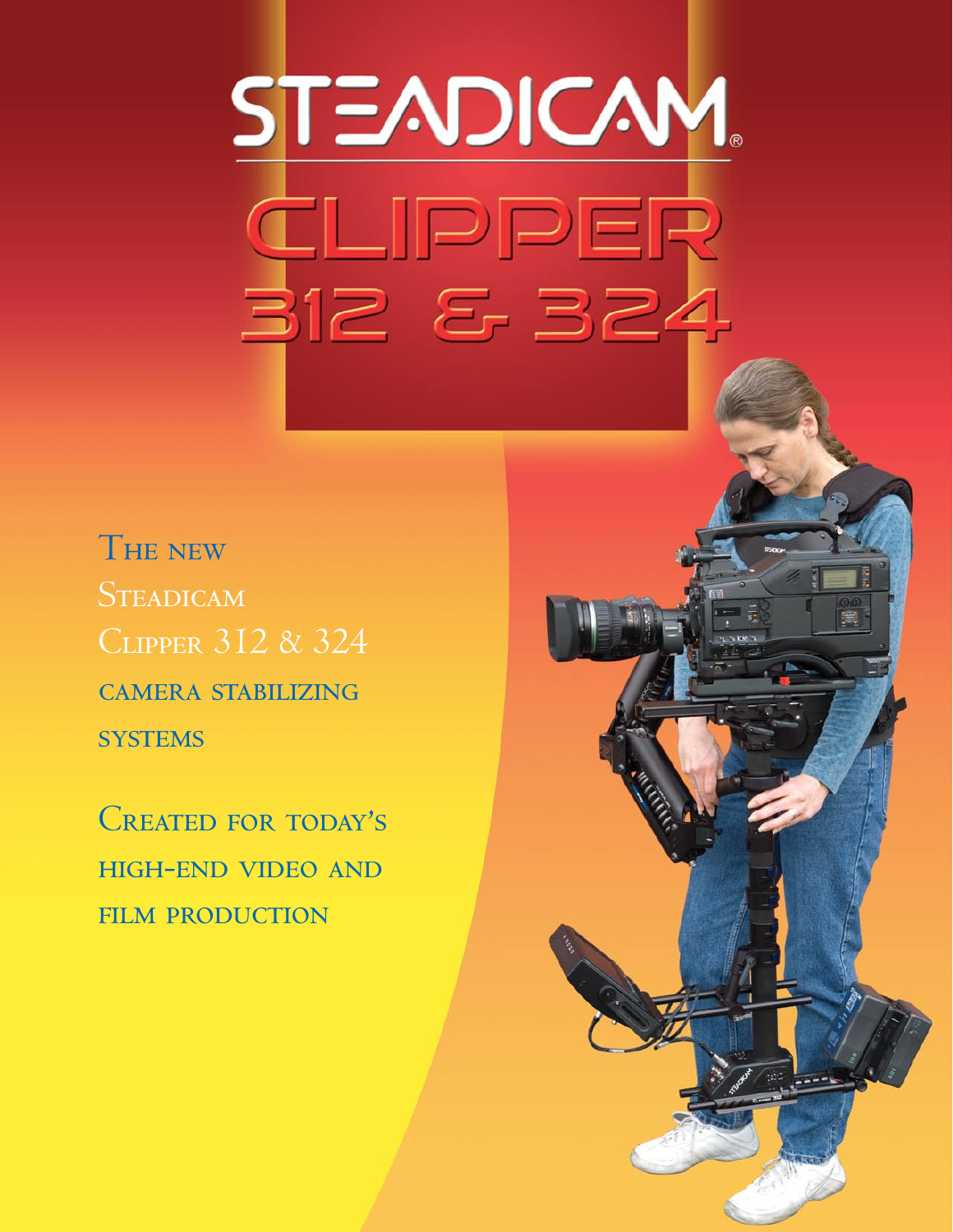# **THE NEW Steadicam Clipper 312 & 324**





*(top) Tool-free "Ride" and weightbalance control with exclusive lightweight honeycomb arm construction and titanium spring.* 

#### *(above) Optional motorized stage and remote control.*

*(below left) Side-mounting drop-in professional tilt stage with micro-precision drive for precise fore-aft and side-to-side balancing. New integral tilt-head pivots the camera without having to tilt the post.*

> *(below, right) Dual batteries in normal "up" position.*

*The Steadicam Clipper for composite, high-definition, and film production.*

**T**he Tiffen Company takes great pride in producing the Steadicam Clipper 312 and Clipper 324.

The new Steadicam Clipper series offers a host of innovative features that have been carefully designed so the operator can easily configure their Steadicam to the best possible advantage for each shot.

# **Sled:**

The super strong camera mounting stage increases the precision and repeatability of every shot. Stage positioning is smooth and effortless, and with the optional, position-sensing motors, operators can trim the sled's balance while shooting. "Go-to" buttons on the remote rebalance the sled to pre-determined positions - and return "home" - with just one touch.

The integral tilt head tilts  $+/- 15^{\circ}$  to preserve dynamic balance, to maintain high or low lens height, to help with clearance, reach, or viewing problems, or to execute precise whip pans with the lens angled up or down.

The new Wide Dovetail Lock has a broader, more positive grip on the dovetail plate. The handle has a safety stop to prevent accidental release.

The Clipper's gimbal is the smoothest, most precise gimbal ever made,



The three-section, carbon fiber telescoping post extends the sled from 26 to 49 inches – or anywhere in between – for short to long mode shooting. The post, monitor, and gimbal clamps are either open and free, or positively locked with the clamp levers ergonomically recessed into the clamp bodies.

The swept-back monitor mount is

designed for maximum stiffness, inertial control and viewing options. It

has a wider range of positions, both vertically and horizontally, and the flip-to-low mode dovetail mount is both quick and positive.

The Clipper's standard 7", 16:9 monitor is bright enough to be seen in full daylight (700 nits). Also available are the optional 8.4" HD Ultrabrite<sup>2TM</sup>





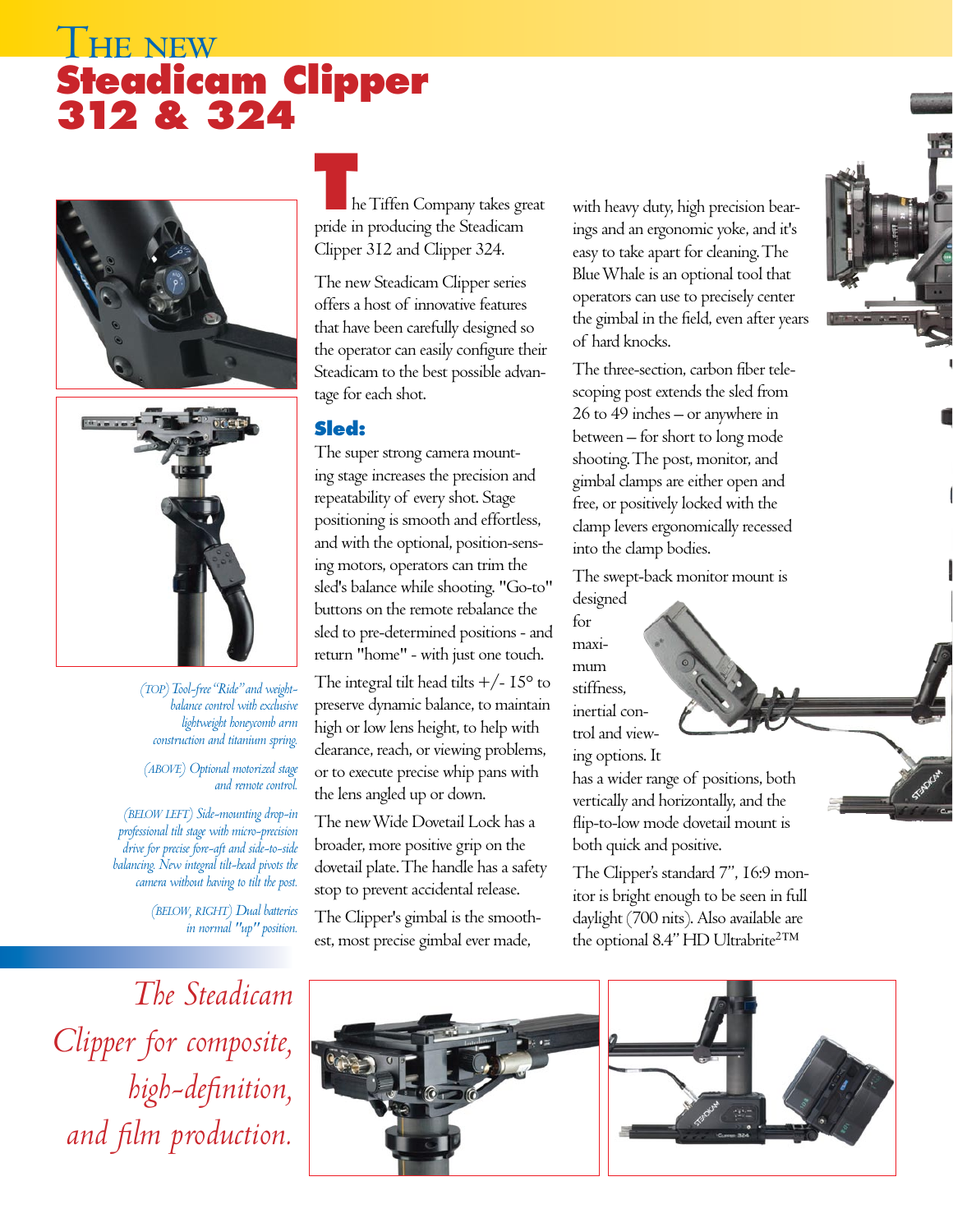

monitor (1400 nits, HDSDI, HD component, and composite) and a 7" 16:9 HDSDI and composite monitor.

Both the Clipper 312 and 324 have dual battery mounts. The 324 uses two PowerCubes™ in series for 24 volts; the 312 uses one battery (or two in parallel) for 12 volts. An option for the 312 is dual Anton Bauer battery mounts. Two Power-Cube™ batteries provide 220 watt hours and high amperage discharge – plenty of power for the sled and today's power hungry 35mm and High Def video cameras.

The Clipper's modular design allows it to be easily modified, upgraded, maintained and serviced. In addition, a "backplane" system replaces the traditional wiring harness and supports user-replaceable circuit boards. Micro-

processors are software upgradable. Quick access to the most commonly used functions – framelines, level, brightness, and contrast.

The structural dovetail base solidly



mounts gyros, Antlers™, and other accessories. It includes positive latches for the battery rods and a pullout mounting plate for accessories.

## **Arm:**

In addition to Steadicam's proprietary no-tools adjustment of lift, the amazing G-50 Arm boasts a 12 to 50 pound lifting range. The patented "Geo" feature, which changes the spring tension as you boom up and down, makes the G-50 the smoothest arm ever, with an astounding boom range of 32 inches. The "Ride" adjustment precisely tunes the arm's Iso-Elastic response. The new arm posts are interchangeable with a rotational drag control.

## **Vest:**

The LX Vest is lightweight and ergonomic and has been designed for increased operator control and comfort. It is constructed of "dynamite" weather resistant black nylon. Features

include an integrated lower back support pad for increased comfort, improved front waist support for a "flex-free"

*(top) New LX Vest with greater operator comfort and control.*

*(ABOVE) G-50 dual-articulated Iso-Elastic™ Arm with "Geo" and new "Ride" control.*

*(left) Battery in "down" position for higher lens heights or shorter post.*



vest-to-arm interface, buckle indexing mechanism for quick, positive latching or unlatching, vertically adjustable wide stance chest plate, a stiffer central spar and two-position chest buckles to fit varying body sizes. Other critical features include a "sound stage-friendly" anti-squeak buckle design with new, "no-pinch" chest strap grips – all features working together to complement the capabilities of the G-50 arm.